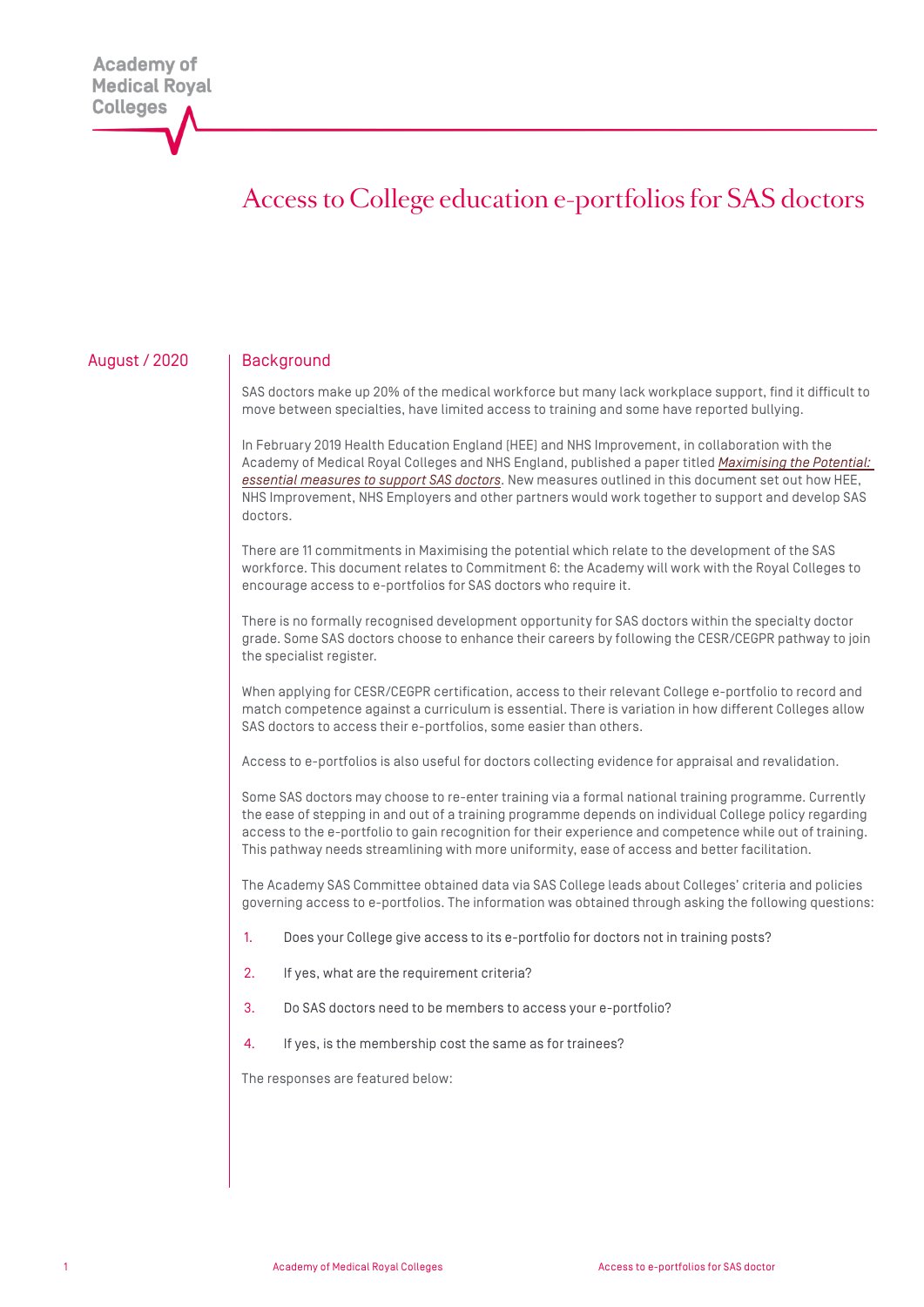

## SAS access to College e-portfolios

| College                                                                                                                                                                                                                                                                                                                     | Access for doctors not<br>in official training posts                                                                                                  | Requirement                                 | Comment                                                                                                                                                                                                                                                                                      | Do SAS doctors need to<br>be members to access<br>the e-portfolio?                                                                                                       | Is the cost of e-portfolio<br>or membership same as<br>for trainees?                                                                              |
|-----------------------------------------------------------------------------------------------------------------------------------------------------------------------------------------------------------------------------------------------------------------------------------------------------------------------------|-------------------------------------------------------------------------------------------------------------------------------------------------------|---------------------------------------------|----------------------------------------------------------------------------------------------------------------------------------------------------------------------------------------------------------------------------------------------------------------------------------------------|--------------------------------------------------------------------------------------------------------------------------------------------------------------------------|---------------------------------------------------------------------------------------------------------------------------------------------------|
| <b>Colleges of Physicians</b><br>[Royal College of<br><b>Physicians London,</b><br><b>Royal College of</b><br>Physicians Edinburgh,<br><b>Royal College of</b><br><b>Physicians and</b><br><b>Surgeon Glasgow]</b><br><b>Managed through</b><br><b>Joint Royal College of</b><br><b>Physicians Training</b><br><b>Board</b> | Yes<br>Access to SAS and Trust<br>grade doctors, details<br>are at: https://www.<br>jrcptb.org.uk/eportfolio-<br>information/accessing-<br>eportfolio | Annual Fee                                  |                                                                                                                                                                                                                                                                                              | No<br>The e-portfolio is<br>available irrespective of<br>whether the doctor is a<br>member or non-member<br>of any of the physician<br>Colleges.                         | Yes<br>The cost is the same<br>whether a member or<br>trainee or SAS/LED.                                                                         |
| <b>Colleges of Surgeons</b><br>[Royal College of<br><b>Surgeons of England,</b><br><b>Royal College of</b><br><b>Surgeons of Edinburgh,</b><br><b>Royal College of</b><br><b>Physicians and</b><br><b>Surgeon Glasgow]</b><br><b>Managed through Joint</b><br><b>Committee for Surgical</b><br><b>Training</b>              | Yes<br>Open to all via: https://<br>www.iscp.ac.uk/home/<br>contactus.aspx                                                                            | Annual Fee                                  | Registration no<br>longer requires SAS<br>or LED surgeon to<br>contact helpdesk for<br>workaround.<br>Further modifications<br>to the format are being<br>made to reflect that<br>SAS doctors do not have<br>educational supervisors.<br>RCSEd surgical<br>eLogbook open to all<br>and free. | <b>No</b><br>Doctors do not need<br>to be members of any<br>surgical college. It<br>is an intercollegiate<br>portfolio accessible<br>to all trainees and SAS<br>doctors. | Yes<br>The cost of the portfolio<br>is same as for trainees.<br>It is a non-profit portfolio<br>and the cost is to cover<br>administrative costs. |
| <b>Royal College of</b><br><b>Ophthalmologists</b>                                                                                                                                                                                                                                                                          | Yes                                                                                                                                                   | <b>Becoming College</b><br>Affiliate Member | Slightly reduced<br>functionality.                                                                                                                                                                                                                                                           |                                                                                                                                                                          |                                                                                                                                                   |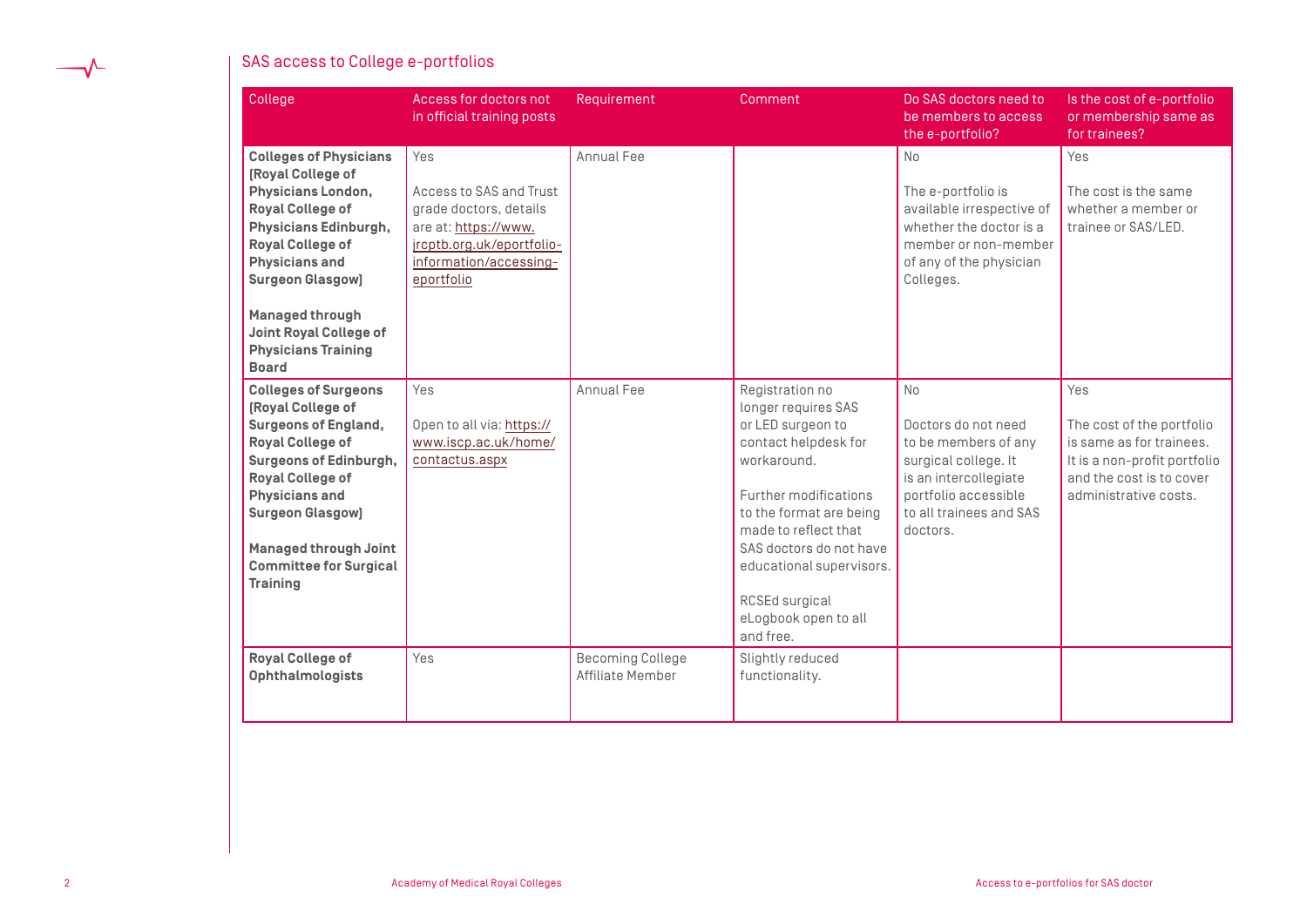| <b>Royal College of</b><br><b>Radiologists</b>                           | Yes                                           | College membership                | For associated health<br>professionals such<br>as breast clinician or<br>a nuclear medicine<br>physician with specialist<br>registration with GMC<br>the membership fee is<br>slightly less than for<br>trainees.                                                                                                                                                                                                           | Yes | Yes<br>SAS doctors have access<br>to either Associate<br>Member status (with a<br>subscription comparable<br>to trainees) or Member<br>status (with a higher fee<br>than trainees) depending<br>on qualifications in our |
|--------------------------------------------------------------------------|-----------------------------------------------|-----------------------------------|-----------------------------------------------------------------------------------------------------------------------------------------------------------------------------------------------------------------------------------------------------------------------------------------------------------------------------------------------------------------------------------------------------------------------------|-----|--------------------------------------------------------------------------------------------------------------------------------------------------------------------------------------------------------------------------|
| <b>Royal College of</b><br><b>Emergency Medicine</b>                     | Yes<br>Also for Physician<br>Associates, ACPs | Associate membership<br>or fee    |                                                                                                                                                                                                                                                                                                                                                                                                                             |     | specialties.                                                                                                                                                                                                             |
| <b>Royal College of</b><br><b>Psychiatrists</b>                          | Yes<br>To support SAS CESR<br>applications    | College membership                | Functionality being<br>improved this year.                                                                                                                                                                                                                                                                                                                                                                                  |     |                                                                                                                                                                                                                          |
| <b>Royal College of</b><br><b>Peadiatrics and Child</b><br><b>Health</b> | Yes                                           | Appropriate College<br>membership | You have to be a College<br>member to have access<br>to e-portfolio and both<br>the trainees and SAS<br>doctors have to request<br>access. Trainees pay<br>slightly more which<br>pays towards their<br>START [Similar to Exit]<br>assessment whereas<br>SAS doctors have to pay<br>the full amount for the<br>assessment.<br>This assessment is<br>compulsory for trainees<br>and is not mandatory for<br>CESR applicants. | Yes | Yes<br>RCPCH charges an annual<br>fee which is common to<br>both trainees and SAS<br>and is not dependent on<br>type of membership.                                                                                      |

 $\overline{\mathcal{Y}}$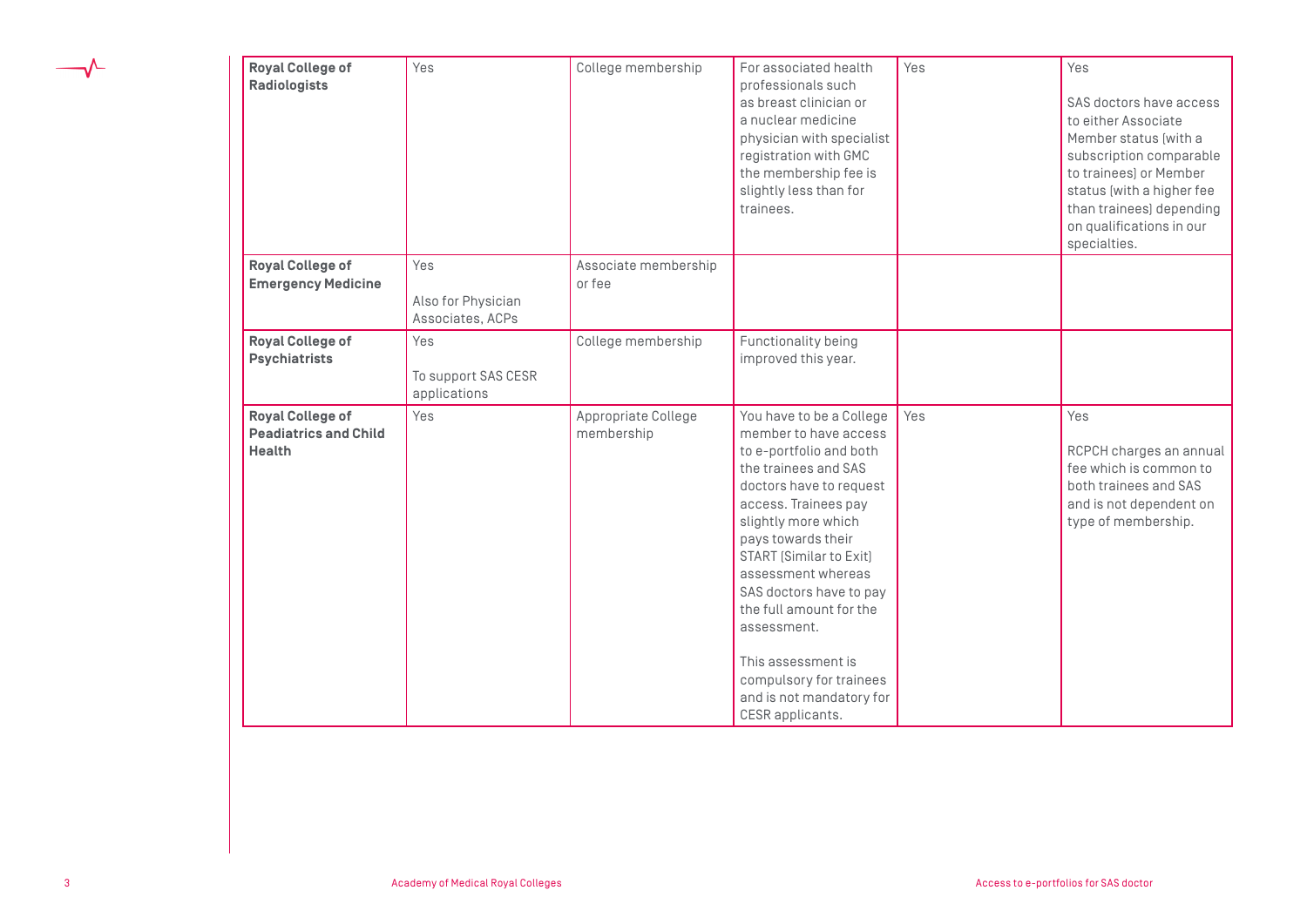| <b>Royal College of</b><br><b>Anaesthetists</b>                              | Yes<br>Open to all                                                                                                      | College membership                                                                     | https://www.rcoa.ac.uk/<br>membership/become-<br>member/membership-<br>categories-<br>subscriptions                                                                 | Yes                                             | <b>No</b><br>Trainees are heavily<br>subsidised by all other<br>members, but associate<br>members and members<br>(which essentially applies<br>to most SAS) pay less<br>than Fellows. |
|------------------------------------------------------------------------------|-------------------------------------------------------------------------------------------------------------------------|----------------------------------------------------------------------------------------|---------------------------------------------------------------------------------------------------------------------------------------------------------------------|-------------------------------------------------|---------------------------------------------------------------------------------------------------------------------------------------------------------------------------------------|
| <b>Royal College of</b><br><b>Obstetricians and</b><br>Gynaecologist         | Yes                                                                                                                     | Fee for either Associate<br>membership or pre-<br>membership to access<br>e-portfolio. | Full membership fees<br>same for all doctors<br>with MRCOG. Associate<br>Membership option<br>available for those that<br>are not trainees and<br>don't have MRC0G. | <b>No</b><br>Full membership is not<br>required | <b>No</b><br>Minimal cost to non-<br>trainees                                                                                                                                         |
| <b>Royal College of</b><br><b>Pathologists</b>                               | <b>No</b><br>They do have access to<br>CPD for annual fee                                                               |                                                                                        |                                                                                                                                                                     |                                                 |                                                                                                                                                                                       |
| <b>Faculty of Sexual and</b><br><b>Reproductive and</b><br><b>Healthcare</b> | No<br>Currently procuring new<br>system with plan for<br>SAS members to have<br>access to CPD but not to<br>e-portfolio |                                                                                        | An exception was made<br>for one SAS doctor who<br>was given access to<br>e-portfolio for CESR<br>application.                                                      |                                                 |                                                                                                                                                                                       |
| <b>Faculty of Intensive</b><br><b>Care Medicine</b>                          | <b>No</b><br>Currently procuring new<br>system                                                                          |                                                                                        |                                                                                                                                                                     |                                                 |                                                                                                                                                                                       |
| <b>Faculty of</b><br><b>Occupational Medicine</b>                            | <b>No</b><br>Under consideration                                                                                        |                                                                                        |                                                                                                                                                                     |                                                 |                                                                                                                                                                                       |
| <b>Faculty of Dental</b><br><b>Surgery</b>                                   | Yes<br>Open to all via, https://<br>www.iscp.ac.uk/home/<br>contactus.aspx                                              | Annual Fee                                                                             |                                                                                                                                                                     | <b>No</b>                                       | Yes                                                                                                                                                                                   |

 $\overline{\mathcal{Y}}$